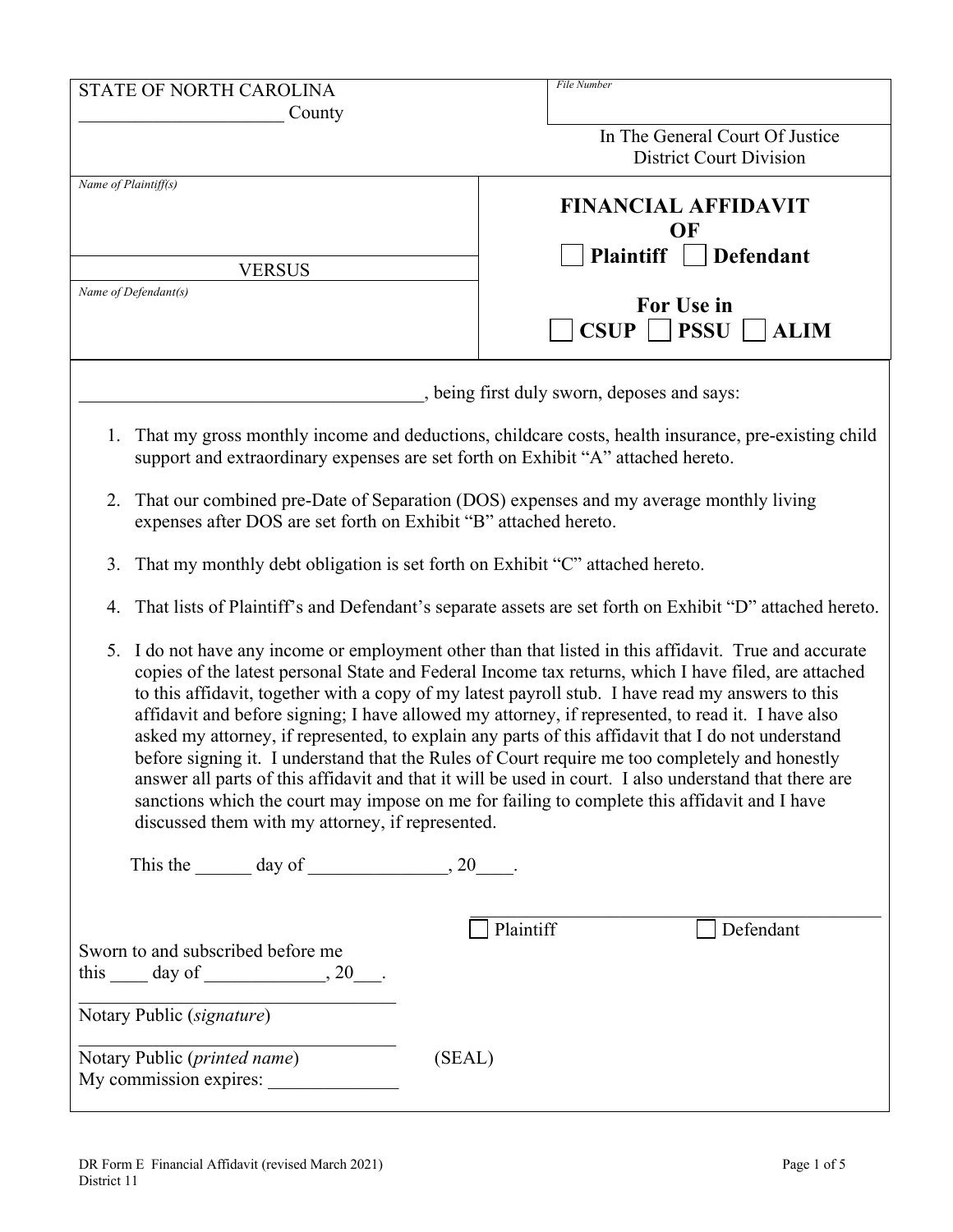| <b>EXHIBIT A</b>                                                               |                           |  |  |  |
|--------------------------------------------------------------------------------|---------------------------|--|--|--|
| <b>MONTHLY INCOME AND DEDUCTIONS</b>                                           |                           |  |  |  |
| <b>GROSS MONTHLY INCOME</b>                                                    |                           |  |  |  |
| Salary/Wages (+ bonuses, commissions, overtime, tips, etc.)<br>Employed by:    |                           |  |  |  |
| Pensions and Retirement                                                        |                           |  |  |  |
| Social Security Disability                                                     |                           |  |  |  |
| Disability and Unemployment Benefits                                           |                           |  |  |  |
| Public Asst., AFDC Payments, Food Stamps, etc.                                 |                           |  |  |  |
| Rents                                                                          |                           |  |  |  |
| <b>Child Support Payments</b>                                                  |                           |  |  |  |
| Dividends and Interest                                                         |                           |  |  |  |
| Income from all other sources (specify)                                        |                           |  |  |  |
| Other:                                                                         |                           |  |  |  |
| Other:                                                                         |                           |  |  |  |
| Other:                                                                         |                           |  |  |  |
| <b>TOTAL GROSS MONTHLY INCOME</b>                                              | $\mathbf S$               |  |  |  |
|                                                                                |                           |  |  |  |
| <b>DEDUCTIONS FROM GROSS MONTHLY INCOME</b>                                    |                           |  |  |  |
| <b>Federal Income Taxes</b>                                                    |                           |  |  |  |
| <b>State Income Taxes</b>                                                      |                           |  |  |  |
| Social Security                                                                |                           |  |  |  |
| Medicare                                                                       |                           |  |  |  |
| Medical Insurance                                                              |                           |  |  |  |
| Pension or Retirement Fund                                                     |                           |  |  |  |
| Other:                                                                         |                           |  |  |  |
| Other:                                                                         |                           |  |  |  |
| Other:                                                                         |                           |  |  |  |
| <b>TOTAL DEDUCTIONS FROM</b>                                                   | $\mathbf S$               |  |  |  |
| <b>GROSS MONTHLY INCOME</b>                                                    |                           |  |  |  |
|                                                                                |                           |  |  |  |
| <b>NET MONTHLY INCOME</b>                                                      | $\boldsymbol{\mathsf{S}}$ |  |  |  |
| Monthly costs for work related childcare costs                                 | \$                        |  |  |  |
| Monthly costs for child(ren)'s health insurance premiums                       | \$                        |  |  |  |
| Pre-existing child support payments for other children                         | \$                        |  |  |  |
| Monthly extraordinary expenses for the child(ren), if any                      | \$                        |  |  |  |
| A parent's financial responsibility for his/her natural/adopted children who   | \$                        |  |  |  |
| currently reside with the parent (other than children for whom child support   |                           |  |  |  |
| is being determined in the pending action) is (a) equal to the basic child     |                           |  |  |  |
| support obligation for these children based on the parent's income if the      |                           |  |  |  |
| other parent of these children does not live with the parent and children; or  |                           |  |  |  |
| (b) one-half of the basic child support obligation for these children based on |                           |  |  |  |
| the combined incomes of both of the parents of these children if the other     |                           |  |  |  |
| parent of these children lives with the parent and children.                   |                           |  |  |  |
|                                                                                |                           |  |  |  |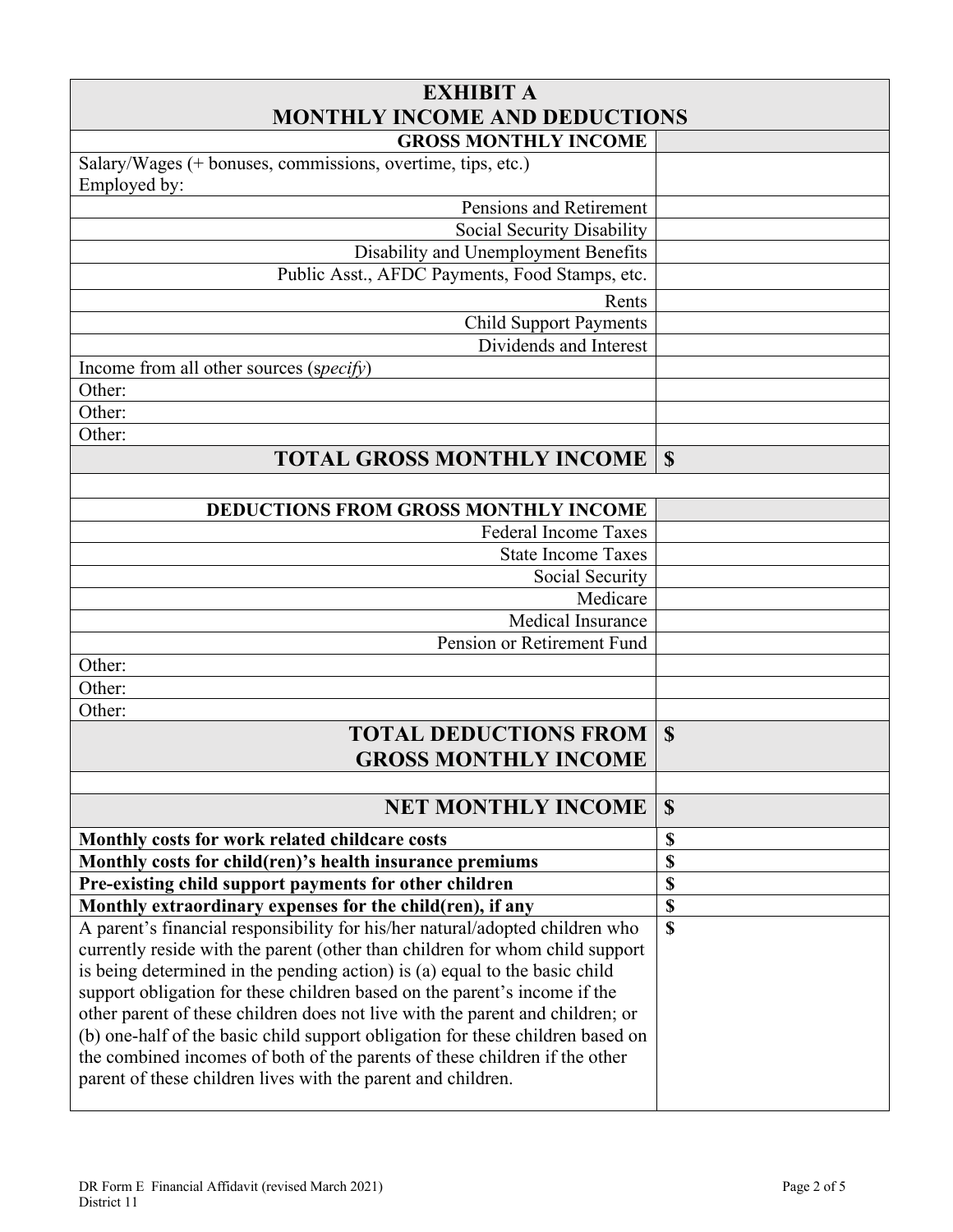## **\*\*\*\*\*\*\*\*\*\*\*\*\*\*\*\*\*\*\*\*STOP HERE\*\*\*\*\*\*\*\*\*\*\*\*\*\*\*\*\*\*\*\* \*\*\*IF THE ONLY ISSUE IN THIS CASE IS GUIDELINE CHILD SUPPORT\*\*\* CONTINUE FOR DEVIATION FROM GUIDELINE CHILD SUPPORT, POST-SEPARATION SUPPORT AND/OR ALIMONY**

| <b>EXHIBIT B</b>                                 |                        |                        |  |
|--------------------------------------------------|------------------------|------------------------|--|
| <b>MONTHLY LIVING EXPENSES</b>                   |                        |                        |  |
|                                                  | Pre-DOS                | <b>Current</b>         |  |
|                                                  | <b>Living Expenses</b> | <b>Financial Needs</b> |  |
| <b>Rent or Mortgage</b>                          |                        |                        |  |
| <b>Electricity</b>                               |                        |                        |  |
| <b>Natural Gas</b>                               |                        |                        |  |
| Water                                            |                        |                        |  |
| <b>Telephone/Mobile Phone</b>                    |                        |                        |  |
| <b>Cablevision/Satellite/Streaming Services</b>  |                        |                        |  |
| <b>Internet</b>                                  |                        |                        |  |
| <b>Homeowner's/Renter's Insurance</b>            |                        |                        |  |
| <b>Home Maintenance</b>                          |                        |                        |  |
| <b>Real Property/Personal Tax</b>                |                        |                        |  |
| <b>Professional License/Continuing Education</b> |                        |                        |  |
| <b>Groceries</b>                                 |                        |                        |  |
| <b>Dining Out</b>                                |                        |                        |  |
| <b>Child Care/After School Care</b>              |                        |                        |  |
| <b>School Supplies</b>                           |                        |                        |  |
| <b>Music Lessons/Performing Arts</b>             |                        |                        |  |
| <b>Individual/Team Sports Participation</b>      |                        |                        |  |
| <b>Other Extracurricular</b>                     |                        |                        |  |
| <b>Health Club/Gym</b>                           |                        |                        |  |
| <b>Medical Insurance</b>                         |                        |                        |  |
| <b>Uninsured Medical</b>                         |                        |                        |  |
| <b>Dental Insurance</b>                          |                        |                        |  |
| <b>Uninsured Dental</b>                          |                        |                        |  |
| <b>Life Insurance</b>                            |                        |                        |  |
| <b>Car Payment</b>                               |                        |                        |  |
| <b>Car Insurance</b>                             |                        |                        |  |
| <b>Car Maintenance</b>                           |                        |                        |  |
| <b>Gasoline</b>                                  |                        |                        |  |
| <b>Clothing</b>                                  |                        |                        |  |
| Laundry/Cleaning                                 |                        |                        |  |
| <b>Personal Care</b>                             |                        |                        |  |
| <b>Charitable Donations</b>                      |                        |                        |  |
| Pet                                              |                        |                        |  |
| Other:                                           |                        |                        |  |
| Monthly Debt Obligation (See Exhibit C)          |                        |                        |  |
| <b>TOTAL MONTHLY LIVING EXPENSES</b>             | $\mathbf S$            | $\mathbf{\$}$          |  |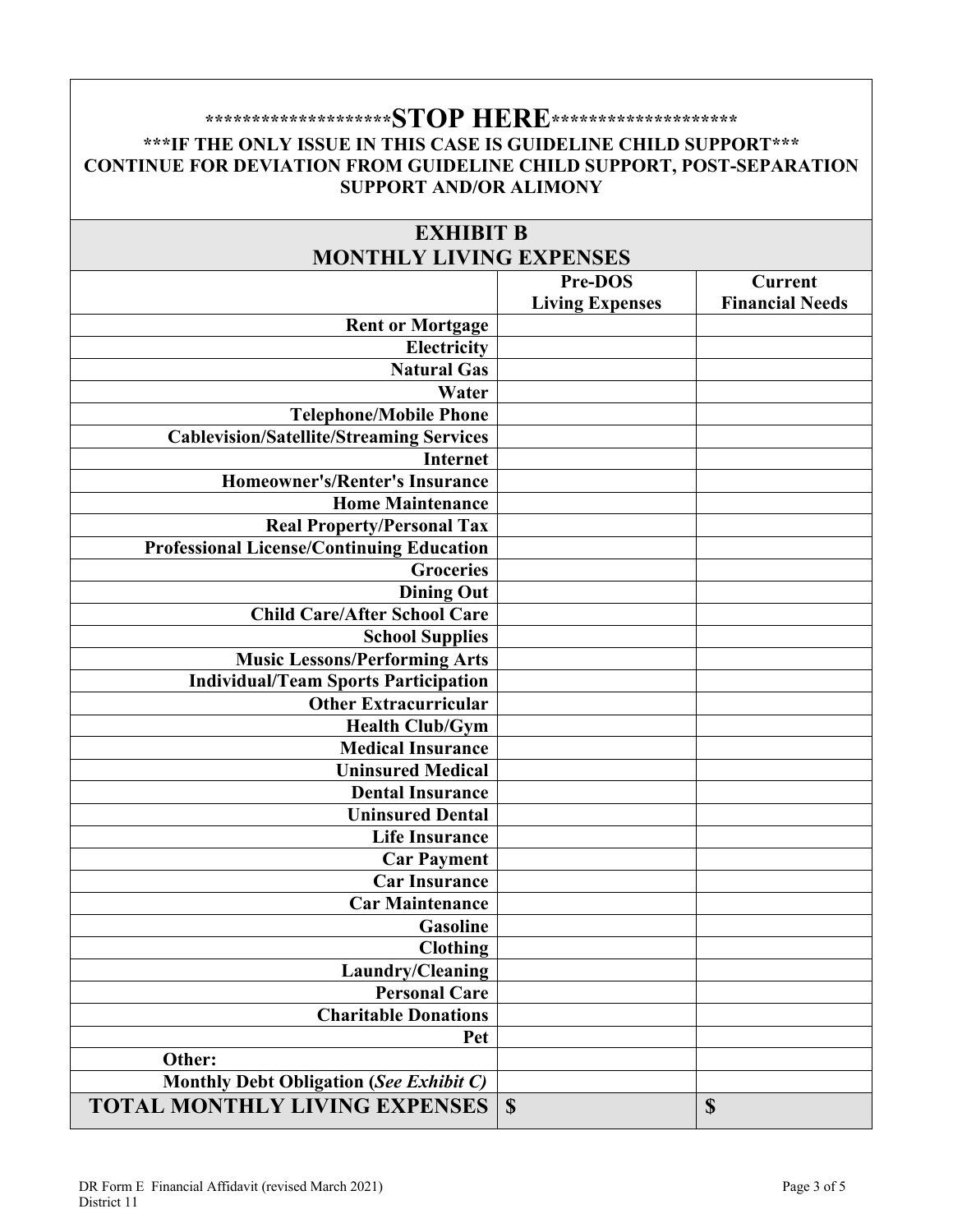| <b>EXHIBIT C</b><br>MONTHLY DEBT OBLIGATION |                        |                           |  |  |
|---------------------------------------------|------------------------|---------------------------|--|--|
| <b>Creditor</b>                             | <b>Monthly Payment</b> | <b>Balance</b>            |  |  |
|                                             |                        |                           |  |  |
|                                             |                        |                           |  |  |
|                                             |                        |                           |  |  |
|                                             |                        |                           |  |  |
|                                             |                        |                           |  |  |
|                                             |                        |                           |  |  |
|                                             |                        |                           |  |  |
|                                             |                        |                           |  |  |
|                                             |                        |                           |  |  |
|                                             |                        |                           |  |  |
|                                             |                        |                           |  |  |
|                                             |                        |                           |  |  |
|                                             |                        |                           |  |  |
|                                             |                        |                           |  |  |
|                                             |                        |                           |  |  |
|                                             |                        |                           |  |  |
| <b>TOTAL</b> \$                             |                        | $\boldsymbol{\mathsf{S}}$ |  |  |